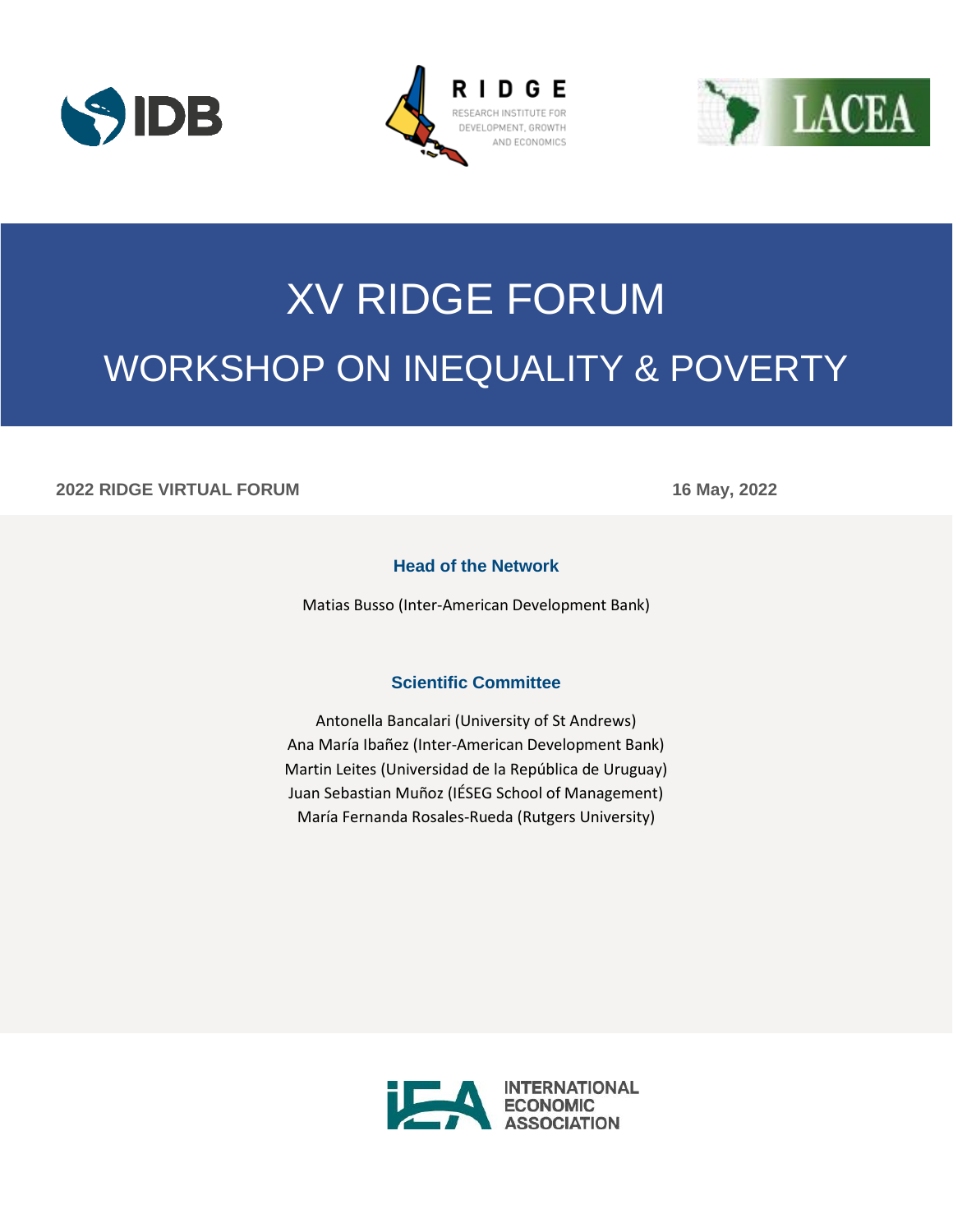The Research Institute for Development, Growth and Economics (RIDGE) and the LACEA Network on Inequality and Poverty (NIP) are pleased to announce a call for papers for the RIDGE Workshop on "Inequality & Poverty", to be held virtual by Zoom on 15-16 September, 2021.

The 2021 workshop will take place within the framework of the 2021 RIDGE Virtual Forum along with the following workshops:

LACEA BRAIN, 17-18 May Public Economics, 19-20 May LACEA Labor, 23-24 May LACEA Impact Evaluation Network, 24-25 May LACEA-EHN Workshop on Historical Development, 25 May LACEA Political Economy, 26-27 May LACEA's Health Economics Network, 1-2 Jun WELAC (LACEA) Gender Inequality, 3 Jun

The RIDGE forums aim at the spreading of high quality research in economics by bringing together prestigious researchers working on the frontier of knowledge to local and regional researchers and policymakers.

To view the programme of previous workshops please visit:

http://www.ridge.uy/ridge-forums/

## **Paper Submission**

Full papers, written in English, must be submitted for consideration for the meeting. The cover page should include: the title of the paper, institutional affiliation, including address, phone and email of each author and an abstract with the appropriate JEL classification.

The file should be saved as follows: SURNAME OF AUTHOR NAME OF AUTHOR TITLE OF PAPER.pdf

Full papers, in PDF format, should be submitted online via the RIDGE website:

<http://www.ridge.uy/ridge-forums/2022-may-forum/>